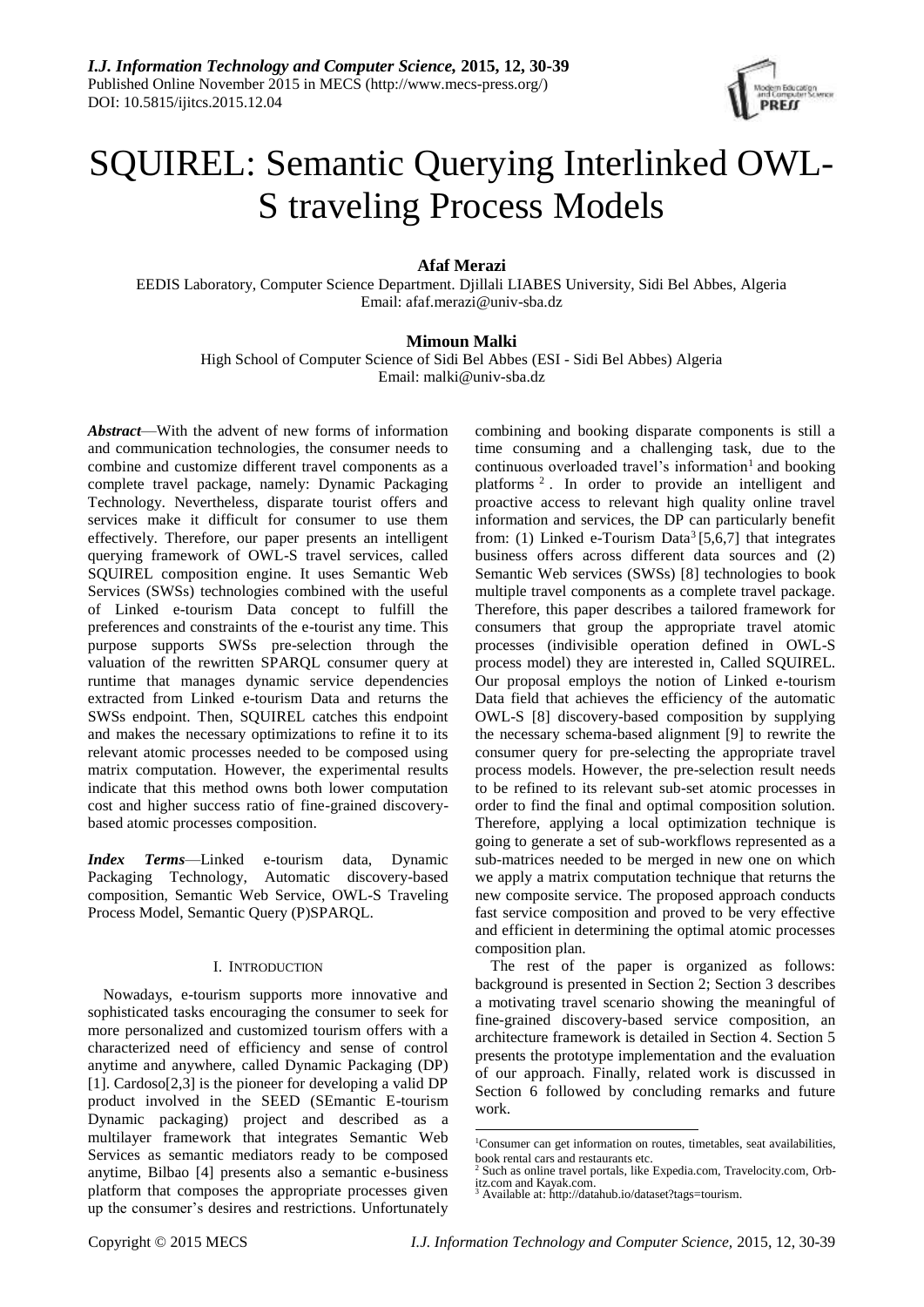## II. BACKGROUND

The *Semantic Web* [10] is defined as a web of data, comprised of resources machine readable and connected with links where a resource (the subject (s)) is linked to another one (the object (o)) through an arc labeled with a third one (the predicate (p)), using Resource Description Framework (RDF) [11] language that represents metadata as an RDF Graph (a set of RDF triples). An RDF triple is formalized as a tuple  $s, p, o \geq (U \cup B \cup L) \times (U \cup B) \times (U \cup B \cup L)$ 

where U denotes the set of URIrefs, B the set of blanks and L the set of literals, are three pair wise disjoint infinite sets but their union forms the RDF terminology T . The ontology (Web Ontology Language (OWL)) [12] defines a common vocabulary for representing knowledge about a domain and stores several concepts organized on different hierarchic levels and a set of relationships (object/data-type properties) that necessarily hold among those vocabulary terms and instances.

*SPARQL* [13, 14] is the most popular RDF query language, defined on top of basic graph patterns as RDF graphs with variables (from a set V), a set of RDF triple patterns, where each triple pattern is a tuple  $s, p, o \geq (T \cup V) \times (U \cup V) \times (T \cup V)$ . Combining RDF triple patterns is possible using SPARQL operators such as AND- Grouping, Union-patterns, Nesting, Optional parts and Filtering Query Modifiers...A SELECT SPARQL query is expressed using a form resembling the SQL SELECT query. Answering to an RDF query is seen as a graph homomorphism from SPARQL graph pattern into an RDF Graph and defined as a partial mapping function from V to RDF terms  $\in$  T;  $\mu$ :  $V \rightarrow T$ . In order to reduce the search space over RDF graphs, Alkhateeb [15] define an extension of SPARQL query language with the use of a set of regular expression patterns over predicates characterizing the traversed paths of arbitrary length in a query called Path SPARQL (PSPARQL). For instance, the following query returns all cities reachable from the city Sydney by a sequence of trains and planes only:

SELECT ?city WHERE { dbpedia-owl:Sydney (tio:train | tio:bus)+ ?city }}

*Semantic Web Services (SWSs)* are software components that are incorporated and reused into distinct dis-tributed applications without the concern of how the service was implemented. We focus on the most promising SWSs language, the OWL-S (Web Ontology Language for Web Services) [8], a kind of OWL ontology specification that formal-izes semantically service capabilities by providing: (1) the service profile that presents the Inputs, Outputs, Preconditions and Effects (IOPEs) and service category, (2) the grounding provides the needed details about transport protocols, (3) the process model (PM) presents the behavior of the service as a process, either atomic or composite which receives and sends a single message or retains/changes

state through a sequence of messages, where:

- An **atomic process (AP)** is a directly invocable and executed entity that describes: (a) IOs parameters ex-pressed as a subclass of the parameter class in OWL-S and (b) PEs modeled as logical formulas or expressions.
- The **Composite processes** provides a concrete and dynamic semantic description of the logical execution order of the finite set of sub-processes that are connected to each other using OWL-S control constructs: Sequence, Split, Split+ Join, Unordered, Choice, If-Then-Else, Iterate and Repeat-Until/Repeat- While. Their IOPEs are described with concepts formally defined by means of ontologies.

#### III. RESEARCH MOTIVATING EXAMPLES

In order to better illustrate our approach, we consider a travel scenario where a consumer wants to book a hotel room where the conference event takes place and want to check the weather condition of this city'event.

Given four OWL-S process models that are depicted in Figure 1, where each OWL-S process model describes the internal behavior of its travel atomic processes in accordance with their semantic functionalities cross different travel domain ontologies: The first service manages an event registration with payment process based four atomic processes; The second one allows the consumer to book a star rating accommodation based two Atomic processes; The third one allows to choose or to book a room hotel relying on three atomic processes. Finally, the last one checks the weather condition of a city name or of geographical coordinates. However, these four services are closely dependent on the others due to the fact that the outputs of EventReservationService produces the inputs of the three remaining, since all process models need to work together on strategy so as to satisfy the requirement of consumer.



Fig. 1. OWL-S Process Models Examples

### IV. SQUIREL FRAMEWORK

We propose a SPARQL-driven approach (L0) (see figure 2), a uniform way for: (1) searching information needed from Linked e-Tourism Data [16] (through the second Layer (L1)), and/or (2) composing automatically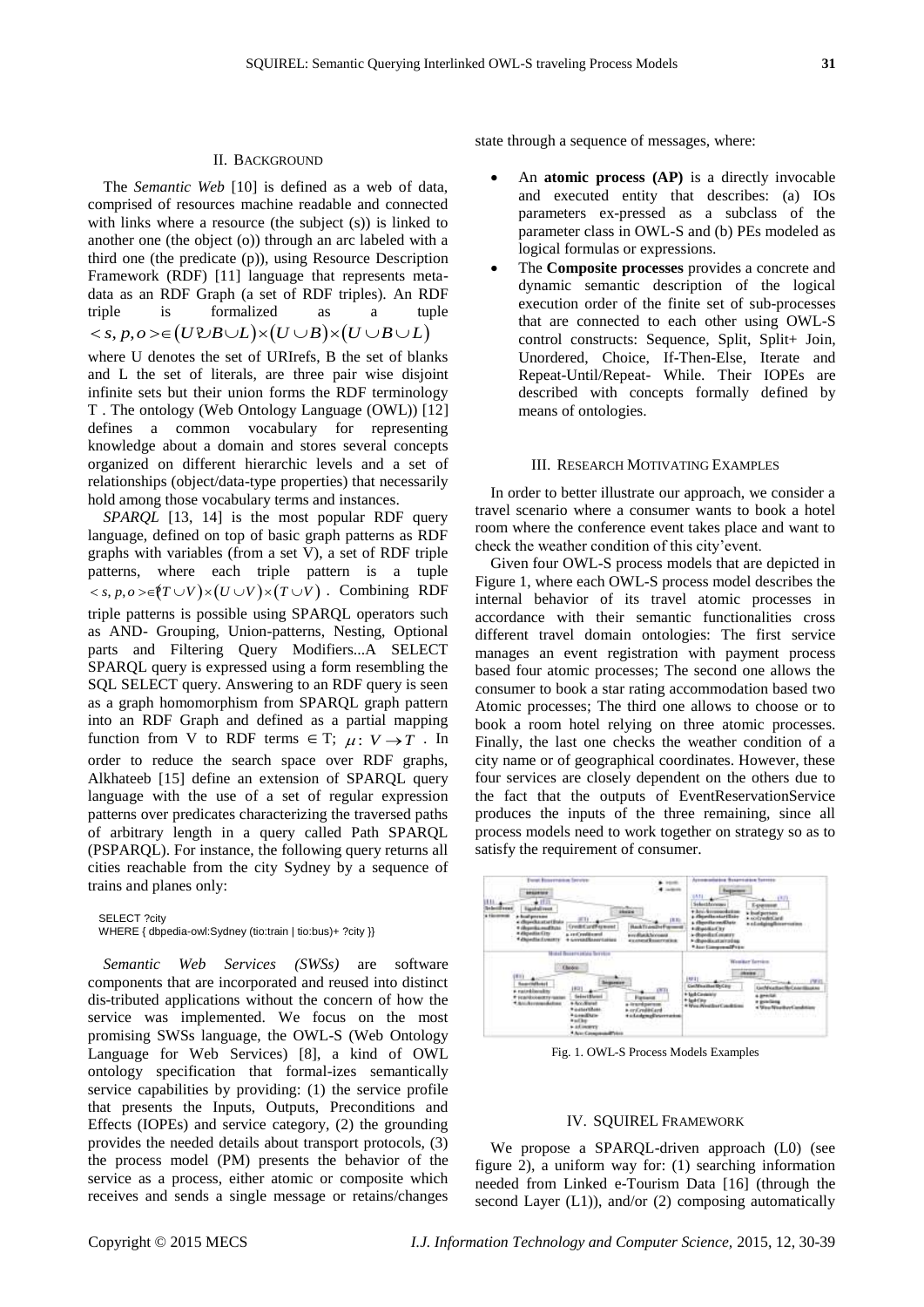different OWL-S travel services (through the third layer  $(L2)$ ).



Fig. 2. A proposed intelligence traveling architecture

## *4.1. Semantic Querying Layer (L0)*

While Linked e-Tourism Data offer for consumers a way to search and retrieve travel information using SPARQL semantic query language [16], Garcia [17] offer an efficiency approach enabling SWSs to be discovered and used by other ones using two different SPARQL concrete queries that improves the execution time. The first one, the **Qall filter** finds a reusable SWS that fulfills the whole set of related terms described by the consumer query but the second one, the **Qsome filter** offer more flexibility and returns a suitable composition of SWSs that contain at least one of the terms referred by the consumer query and so, can be composed to fulfill the requirements. The Input/output of a process model (PM), is a message received/delivered, corresponding to the <process:hasInput> /<process:hasOutput> properties in OWL-S codes. The formalization of OWL-S process model functionalities (I/O parameters) in RDF triple using Turtle-based syntax is in the form:

 $\langle PM, pr:hasInput, I_i \rangle... So, for$ answering complex consumer request, single PM is rarely used and so, the construction of a new composite service by integrating and reusing the existing ones is required using the **Qsome filter**.

**Definition1.** As input of SQUIREL, a 3-tuple DPS  $=$   $(T,$ RQ, PMs) that represent a discovery process where T is the union of several travel ontologies involved in LED, T  $=$  { $T_1, T_2, \ldots, T_m$ } a consumer SPARQL query R<sub>0</sub>= (I<sub>0</sub>,O<sub>0</sub>) that specifies a set of ontological concepts describing the provided inputs I<sup>Q</sup> and requested outputs  $O_Q(I_Q, O_Q \subseteq T_Q \subseteq T)$  and PMs a set of travel SWSs belonging to NAICS Travel services category (5615).

**Definition2.** A PM is defined as a 4-tuple (AP, E,  $I_{PM}$ ,  $O<sub>PM</sub>$ ) where the atomic processes (APs) are the set of indivisible operations,  $I_{PM}$  is a set of inputs parameters required to invoke PM, O<sub>PM</sub> is the set of outputs parameters returned by PM after the execution of PM  $(I_{PM}, O_{PM} \subseteq T_{PM} \subseteq T)$  And E contains the control flow relation between processes. Both of R<sub>Q</sub> and PMs are described at a semantic level using well-defined ontological concepts defined in T.

Given the example defined in section 3, we formulate R<sup>Q</sup> using the **Qsome filter** by employing UNION or FILTER SPARQL operator that delivers acc:Hotel or tio:Event ... and provides s:eventReservation or s:LodgingReservation, as follows:

SELECT ?s WHERE { ?s pr:hasInput ?I; ?s pr:hasOutput ?O; Filter (((?I=acc:Hotel) || (?I=tio:Event) ||...) && ((?O=s:eventReservation) ||(?O=s:LodgingReservation )...)) }

*4.2. Interlinked E-Tourism Data Layer (L1)*

Linked data [18,19] is defined as a vast, distributed data space that use many different vocabularies in different data formats<sup>4</sup> build on a simple set of standards<sup>5</sup> where the entities are interlinked for creating a vast collection of data graph<sup>6</sup> that spans data sources and enables the discovery of new data sources. However, some approaches deals with linked data cloud in etourism domain, there may be mentioned: TourMISLOD [5] and OpeNER [6,7] (Open Polarity Enhanced Name Entity Recognition). Our framework uses an existing Linked e-tourism Data [7] allowing us to find the binary semantic relationships between two concepts (a computed pair-wise similarity): (1) equivalent concept degree (Exact Match  $(\equiv)$ , a symmetric predicate) or (2) subconcept degree (Plugin Match( $\hat{0}$ )) defined as below:

**Definition3.** [Generalized Concept alignment relationship] Given two concepts A and B, defined in two ontologies  $O_1$  and  $O_2$  such as  $A \in O_1$  and  $B \in O_2$ . We say that  $A \triangleright B$  if  $(A \equiv B) \vee (A \prec B)$  where:

- 1.  $A \equiv B$ , A is semantically equivalent to B, and
- 2.  $A \prec B$ , A is a sub-Concept of a B iff:
	- a. (A  $\equiv$  C) and (C  $\hat{0}$  B) where (C  $\in$  O<sub>2</sub>)
	- b. (A  $\hat{0}$  D) and (D ≡ B) where (D ∈ O<sub>1</sub>)

There are several approaches [9, 21] that addresses the interlinking discover process that takes two datasets as input and produces automatically a collection of alignment between concepts of the two datasets as output across ontologies called Schema-based alignment using instance alignment techniques, the most widely used is SILK [20] that handle large volumes of data and obtain good results with high precision. There may be mentioned some concept mappings related to the example that are useful for the discovery process:

<sup>4</sup> So there are many different ways to represent the same information

<sup>5</sup> RDF, URIs, HTTP

<sup>6</sup> Linked Datasets (i.e., with Dereferenceable URIs) available as RDF Dumps http://www.w3.org/wiki/DataSetRDFDumps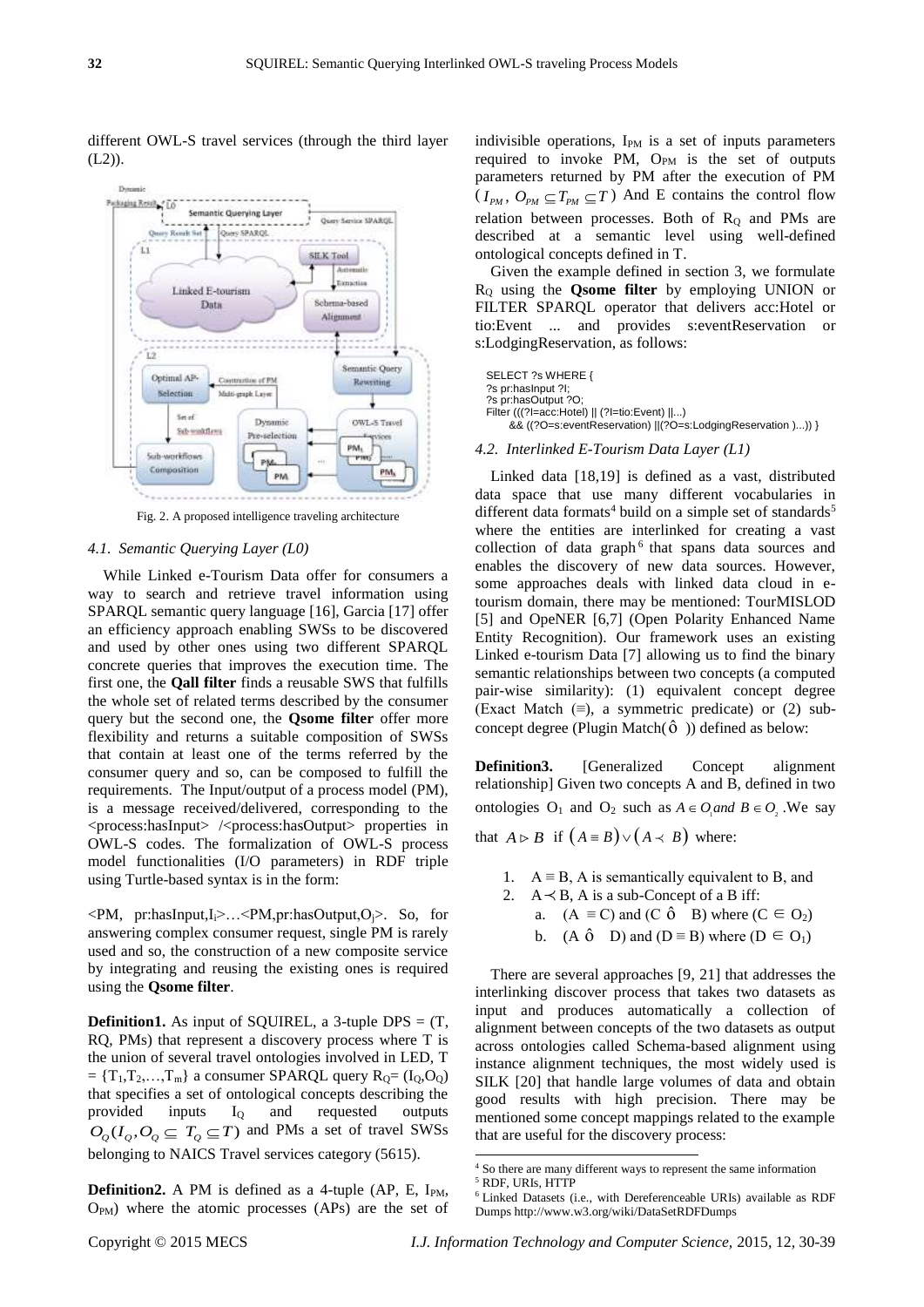| vcard: Person      | owl:equivalentClass                  | foaf:Person; |
|--------------------|--------------------------------------|--------------|
| dbpedia: event     | owl:equivalentClass                  | tio:Event;   |
| s:Hotel            | owl:equivalentClass                  | Acc:Hotel;   |
| dbpedia: Hotel     | owl:equivalentClass                  | s:Hotel;     |
| dbpedia: startDate | owl:equivalentClass                  | s:startDate; |
| dbpedia: endDate   | owl:equivalentClass                  | s:endDate;   |
| dbpedia: City      | owl:equivalentClass                  | $s:$ City;   |
| dbpedia: Country   | owl:equivalentClass                  | s:Country;   |
| dbpedia: City      | owl:equivalentClass                  | lgd:City;    |
| dbpedia: Country   | owl:equivalentClass lqd:Country;     |              |
| acc:Hotel          | rdfs: subclassof acc: accommodation; |              |
|                    |                                      |              |

#### *4.3. Interlinked Transactional Services (L2)*

This layer proposes a flexible service composition that invokes services on-demand and at runtime due to the changing environment.

#### *4.3.1. Basic Representation of Travel Services*

In order to store the knowledge derived from PMs behavior, we exploit the use of graph theory [22] that benefit from the use of matrix theory due to the fast access to its nodes and specially the adjacency matrix  $A =$ (V, E) that is an N-vertex directed graph where V is a finite set of vertices and E is a set of directed edges. Element  $A_{ij} = 1$  if and only if the edge  $(I, j) \in A$ . All other elements are zero. A row of A lists the nodes at the tip of the outgoing edges while a column of A lists the nodes at the tail of the incoming edges. Based on this, the adjacency PM matrix (APM) is an N-square binary Boolean matrix that represents the dependencies between the AP by analyzing the complete behavior of the service,  $APM = [AP_{ii}]_{NxN}$  (N denotes the number of atomic processes). The composite process determines the inter-PM dependency between APs such as if a sequence control construct edge connects two vertices from AP<sup>i</sup> to  $AP_i$  (seq(AP<sub>i</sub>,AP<sub>i</sub>) is in E(PM)), APM<sub>ij</sub> = 1. If there is no such edge in E(PM),  $APM_{ij} = 0$ . The matrix have zeros diagonal with no self loop that implies all services are independent on itself and form an acyclic dependency on it. Therefore, parsing the nested structure of OWL-S control structures in a top-down manner allow us to rewrite logically each complex structured process (choice, if-then-else, split+join and split) [23] to a simpler form in terms of sequence control construct as below:

- $Seq(S_1, S_2) \rightarrow PM[S_1, S_2] = 1.$
- $Seq(S_1, \alpha(S_2, S_3)) \rightarrow From S_1$  we can go to  $S_2$ and/or S3, we need to add two edges to APM :  $Seq(S_1, S_2) \wedge Seq(S_1, S_3) \rightarrow PM[S_1, S_2]=1$ ,  $PM[S_1, S_2]$  $S_3$ ] =1 where  $\alpha$  = Split | Ifthen Else.
- Seq( $\alpha$  (S<sub>1</sub>, S<sub>2</sub>), S<sub>3</sub>))  $\rightarrow$  From S<sub>1</sub> we can go to S<sub>2</sub> and/or  $S_3$ , we need to add two vertices to APM :  $Seq(S_1, S_3) \wedge Seq(S_2, S_3) \rightarrow PM[S_1, S_3] = 1$ ,  $PM[S_2, S_3] = 1$  Where  $\alpha = Split+join$  | Choice.

Let us consider now the inter-PM dependency of EventReservationService, presented in Section 3, it contains four atomic processes and consists of three sequencing edges that connects three sub-processes SelectEvent (E1), SignInEvent (E2) and a Choice process between BankTransferPayement (E3) and creditcardpayement (E4). The service illustrates a

sequence edge from E1 to E2 and from E2 to E3 or E4. In conclusion,  $E(PM) = \{ \text{Seq}(E1, E2), \text{Seq}(E2, E3), \}$ Seq(E2,E4)}. Based on the description set out above, we present the adjacency EventReservationService matrix depicted in Figure3:

|                  | $\scriptstyle E_1$ | $E_2\,$ | $E_{3}$ | $\scriptstyle E_4$ |
|------------------|--------------------|---------|---------|--------------------|
| $E_1$            | O                  |         | O       | O                  |
| $\overline{E_2}$ | O                  | ŋ       |         |                    |
| $\overline{E_3}$ | 0                  | I       | 0       | 0                  |
| E4               |                    |         |         |                    |

Fig. 3. Adjacency Matrix Example

*4.3.2. Improving Dynamic SWS Pre-Selection Using SPARQL Rewriting*

As a prerequisite for SWS composition, finding the right services to reuse and compose cross different ontologies, other-wise it is meaningless. For that, we propose a fine-grained discovery process that queries the IOs parameters of the PMs as a RDF graph using PSPARQL endpoint and none on the IOs parameters of its atomic process children that increase the search time and also the complexity. The intra-PM dependency includes the relationship between PMs according to their functionalities. Two services  $PM_i$  and  $PM_i$  are semantically interlinked if there is a semantic matching degree (Exact or Plug In matching) between the output parameters subset of  $PM<sub>i</sub>$  and the input parameters subset of another one PM<sup>j</sup> and defined as:

## **Definition 4.** [Intra-PM dependency]

Let  $PM_1$ ,  $PM_2$  be two description services, and let  $O<sub>PM1</sub>$ ,  $I_{PM2}$  be set of outputs of PM<sub>1</sub> and set of inputs of PM<sub>2</sub>. There is an intra functional dependency between  $PM<sub>1</sub>$  and PM<sub>2</sub>, if ∃ an output O<sub>i</sub>  $\in$  O<sub>PM1</sub> that matches an input I<sub>j</sub>  $\in$  $I_{PM2}$  with a generalized match degree if both concepts  $O_i$  $\triangleright$  I<sub>i</sub>

Therefore, managing dynamic service dependencies should take schema-based alignment (resulting from LED) into account. In order to support the intra-PM dependency, we need to rewrite the main SPARQL query  $R<sub>Q</sub>$  in a new one  $R<sub>Q</sub>$ ' by using path expressions (defined in PSPARQL language) that combine generalized multiple matching patterns. The following query expresses the direct and indirect<sup>7</sup> intra-PM dependency with the regular expression that searches all pairs of services connected by variable path length with a sequence of an output of service  $s_i$  that feature semantically or not to the input<sup>8</sup> of another service  $s_i$  with regards to the generalized alignment<sup>9</sup> relationships, depicted in figure4 (see  $(a)$ , $(b)$ ) and  $(c)$  :

<sup>7</sup>  $\frac{7}{8}$  (at least 1), using the repeat operator plus  $\frac{8}{8}$  Where  $\frac{9}{8}$  is the inverse operator. For example

is the inverse operator. For example, given the RDF triple  $(s, p, o)$ , we can deduce  $(o, p, s)$ .

<sup>&</sup>lt;sup>9</sup> equivalent or sub-concept using the repeat operator star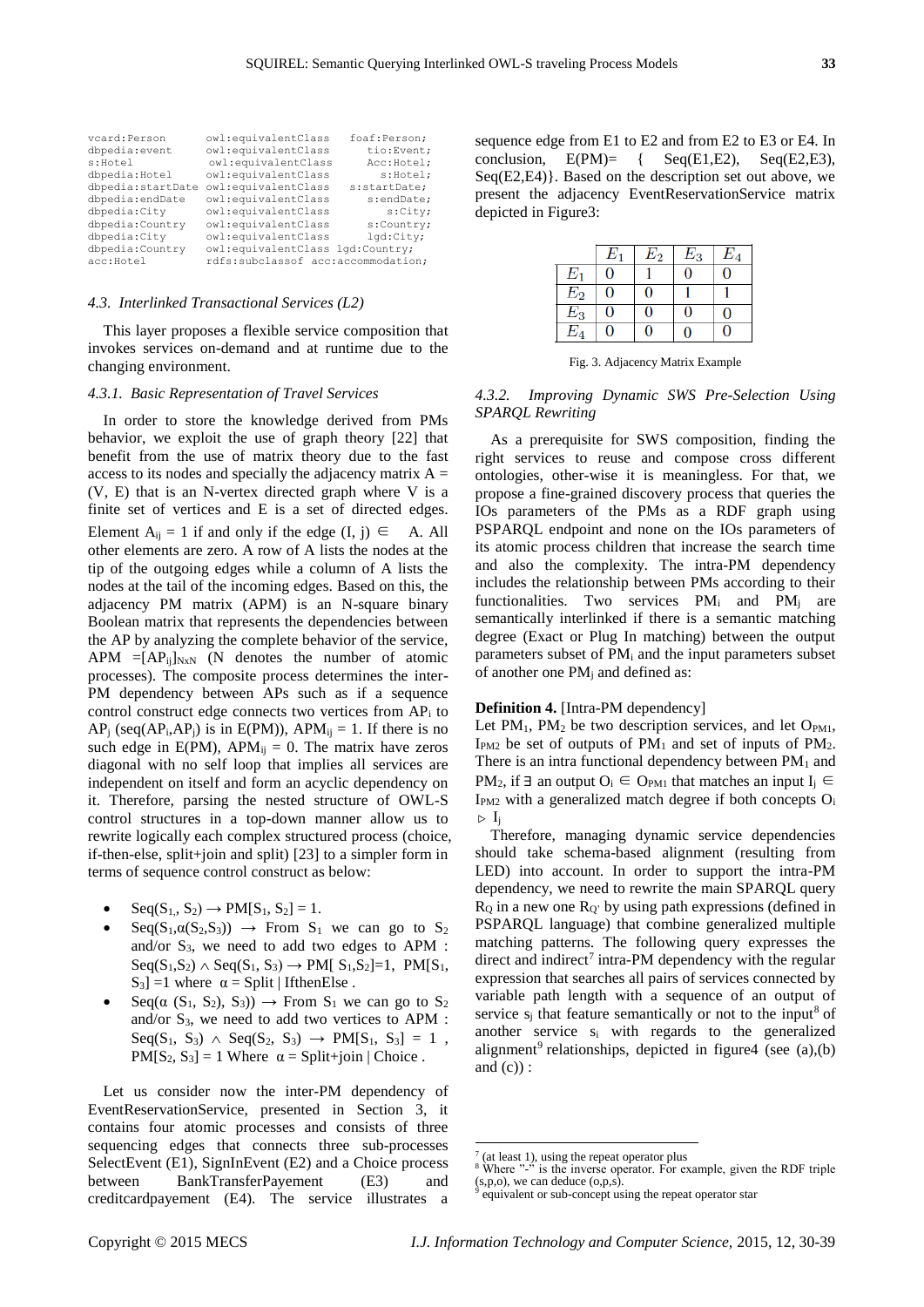(a) The following query expresses the direct intra-PM dependency:

#### ?s1 pr:hasOutput. - pr:hasInput ?s2;

(b) The following query is an extension of the previous that supports the indirect intra-PM dependency, using the repeat operator plus:

$$
?s1 + (pr:hasOutput. - pr:hasInput) ?s2;
$$

(c) The following query is an extension of the previous one that supports the generalized alignment relationships:

 $?s1 + (pr:hasOutput.$  \*( owl:equivalentclass | rdfs:subClassOf). - pr:hasInput) ?s2;



Fig. 4. Different inter-PM dependencies

On this basis, the new query  $R_Q$ ' supports the IOs schema-based alignment as a disjunction of equivalence / subsomption relationships regardless the vocabulary of the ontology used where  $link = ($  owl:equivalentclass  $|$ rdfs:subClassOf ) and expressed as follow:

```
Select distinct ?sj ?si Where {
?si (pr:hasOutput.*link) ?O :
?si +(pr:hasInput.*link.-pr:hasOutput.*link) ?sj ; 
?sj (pr:hasInput.*link) ?I ;
filter (((?O = 01) || (?O = 02) ...)&\& (( ?I = I1 ) || ( ?I = I2 ) ... )&\&& ( ?si |= ?sj))}
```
As a pre-selection result, an ordered set of pair-wise PM denoting the initial, final and the intermediate services with no repetition by the condition  $(?si != ?sj)$ that will be generated as a M-layer graph. The complexity of determining all the composition solutions using path expression belongs to the NP space.

### *4.3.3. Constructing the PM Composition Graph*

To find the optimal APs composition plan, we need to provide only one set of simple web services (atomic processes) with high combining ability by avoiding unused and unmanageable solutions. A set of PM was obtained that can be grouped as a set of PM cluster according to their common semantic functionalities and further transformed to M-layer graph L where a PM cluster constitute an individual graph layer and one PM could be linked semantically to one or several other PM and so, can be executed in parallel or sequencing. The layer 0 consists of a set of initial PM clusters and the final layer consists of a set of final PM clusters. For each layer  $(i > 0)$ , L<sub>i</sub> consists of a set of PM clusters that depends directly from  $L_{i-1}$  and constructed as a union of the  $L_{i-1}$ set. The construction of the M-layer ends either when the final PM clusters are reached. The general expression for any L<sup>i</sup> can be defined as follows:

$$
L_{i} = \{PM_{i} : PM_{i} \notin L_{j} (j < i) \land O_{_{PM_{i}}} \subseteq I_{_{PM_{i}}}\}
$$

In the figure5, a PM Service is rectangle and grouped with other PM Services in cluster that are represented as rectangles with rounded corners. It shows that the EventReservationService cluster is inter-connected with three services as they are grouped in two clusters, (1) the first one contains HotelReservationService and AccomodationReservationService, both of them share a common semantic inter-PM dependency parameters such as s:startDate/ s:endDate/ s:City/ s:Country that are equivalent to dbpedia:startDate/ dbpedia:endDate/ dbpedia:City/ dbpe-dia:Country (see section 4.2) and also the same output parameter (s:lodgingReservation), and (2) the second contains only the WeatherService.

## *4.3.4. Local Optimization for Atomic Processes Selection*

The generated M-layer graph will be used for an efficient selection method targeting the identification of its relevant atomic process children according to the requirements specified in the consumer query. The commonly utilized approach is to optimize locally the PM clusters candidates independently on the other ones.



Fig. 5. M-layer Graph of the Example

So, for each cluster, only one service can be considered according to its selected atomic processes subset with higher degree of matching is chosen. The behavior of atomic processes selection is summarized by the pseudocode listed that returns a nonempty result due to the efficient pre-selection phase. It takes as parameters: the generated M-layer graph  $(L)$ , the set I<sub>req</sub> of the outputs to be generated (initially the consumer query outputs,  $O<sub>0</sub>$ (line 2)), the set  $I_{av}$  of the available inputs (initially the consumer query inputs,  $I_Q$  (line 1)), the set Comp list of the atomic processes selected so far initially empty (line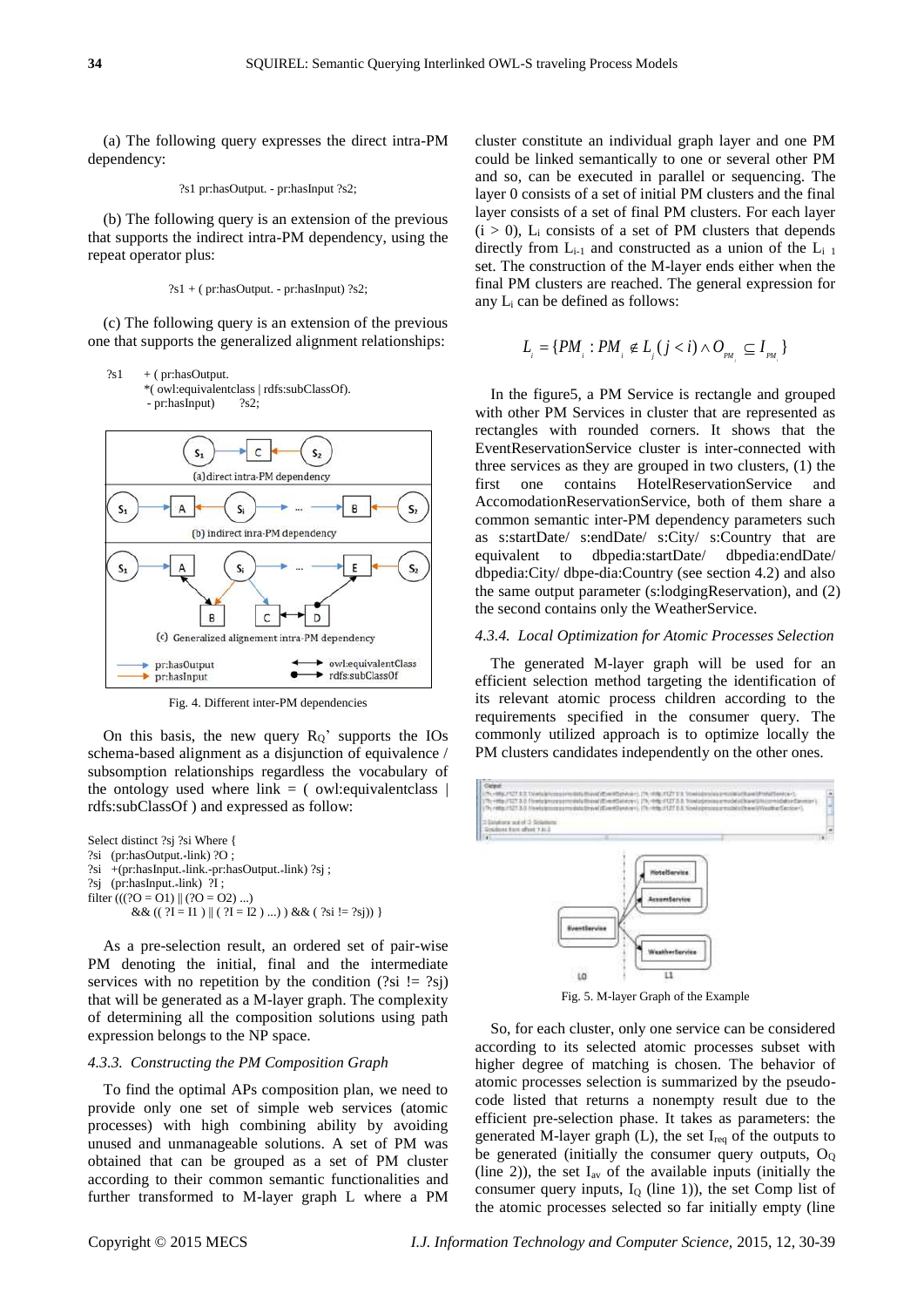3) and the set Sol list of the extracted sub-matrices selected so far initially empty (line 4). After initialization, the AtomSelection algorithm explores the M-graph layer, by performing a visit on each cluster (line 7) of each layer (line 5) and extracts the relevant subset of atomic processes (Service.GetAP()) of each service contained in the currently explored cluster satisfying either all inputs of atomic processes that matches  $I_{av}$  (line 12) by avoiding the unused atomic processes. Then, it computes the degree of matching(Simsem) of the relevant atomic processes for each service (line 15) and returned the most promising (higher matching value) sub-set atomic processes APs according to formula2(line 17). AtomSelection adds the subset of atomic processes to composition list (line 22), and therefore extract the submatrix according to its sub-set that represent a subworkflow (line 20). Then, it updates the available inputs  $I_{av}$  by adding the outputs of the atomic processes subset (line 18), and updates the required inputs by adding the inputs of the atomic processes subset and removing all the concepts that are now available in the available inputs (lines 19). Then, AtomSelection continues on the next layers. When there are no outputs to be generated, AtomSelection selection returns the set of sub-matrices selected (line 23), which satisfies the functional consumer query. Where a sub-matrix SPM of a given graph  $APM =$  $(AP, E)$  is a sub-graph SPM =  $(AP', E')$  where  $AP' \subseteq AP$ and  $E' \subseteq E$ . Let's have a process model that contains M atomic processes but only H atomic processes (H<M) matches the available inputs. Semantic similarity  $Sim<sub>AP</sub>$ verifies the compatibility between the inputs of the consumer and inputs of the corresponding atomic process contained in the Process model and avoid the unmatched atomic processes. SimAP is a score computed of a set of pairs (AP *k*  $i$ <sub>i</sub> .input,I<sub>av</sub>) between the input parameters of i<sup>th</sup> atomic process contained in cluster k from layer j and the available inputs. It measure, to what degree the inputs in the atomic process are used in the available input. We compute  $Sim_{AP}$  inspired from [24] with the following formula:

$$
Sim_{AP_i}(AP_i, I_{av}) \neq \frac{Sim\left(AP_i^k.input, I_{av}\right)}{|AP_i.input|}
$$
 (1)

 selected atomic processes based (1). It corresponds to the Simsem represent the global degree matching of the sum of Sim<sub>APi</sub> of each atomic process selected according to its number that is greater than 0 and less than 1.

$$
Sim_{sem}(AP, I_{av}) = \frac{\sum_{s=1}^{h} Sim_{APs}(AP_s, I_{av})}{h}
$$
 (2)

Let us continue with the same example, AtomSelection takes as parameters the graph L, the query inputs (i.e., Inav=tio:event, foaf:person, cc:creditcard, acc:hotel) and the query outputs (i.e.,  $In_{req}=f$  Eventreservation,

lodgingreservation, weatherconditiong), while composition is an empty set. Initially, the first layer contains one service. So, the AtomSelection algorithm extracts three APs (E1, E2 and E3) of the EventReservationService either all its inputs are available and then updates the two following sets with the outputs of the selected atomic processes  $I_{av}$ ={tio:event, foaf:person, cc:creditcard, acc:hotel, dbpedia:startDate, dbpedia:endDate, dbpedia:city, dbpedia:country, s:eventReservation},  $In_{req} = {s:lodging reservation}$ , wea:weathercondition}. Then, for the second iteration, there are two similar services in the first cluster, the need to compute the semantic degree between them is required in order to select the better solution. For the HotelReservationService, it extracts two APs (H2 and H3), then it compute the degree matching that is equivalent to 1 due to the fact that all the inputs of the atomic processes are satisfying by the available equivalent inputs. For the second service, it extracts two APs (A1 and A2) with less degree of matching due to the fac that the star-ranking input of A1 cannot be fulfilled. So, it adds the first service and for the next cluster it adds W1. As a result, it returns the AP composition list with their sub-matrices; Comp={E1,E2,E3,H2,H3,W1}.

AtomSelection(L, $I_Q$ , $O_Q$ )

```
L I_{av} := I_O2\, I_{req} ;= O_Q\pm Comp := \emptyset4: Sol := \emptyset\leq for i = 1 to GetNrLayer(L) do
 \hat{\mathbf{s}}begin
        for j = 1 to GetNrCluster(L, i) do
 ŋ,
 ś
            begin
            Service»GetService(i.j)
 \alphafor k = 1 to Service.size() do
10<sub>z</sub>begin
18:
                atom[k]=Service.GetAP(IaviIraq)
1213If Service.size() - 1 then
                    goto marker
14:15
                Sim[k] - Sim_{norm}(atom[k], I_{err})end
16
17psol= ComputeMax(Sim)
18marker:
            I_{ax} - I_{ax} \cup {atom[psol].Output}10
            I_{req} = \{a | \!\!\mid \! a \in \{I_{req} \cup atom[psol].Input\} \wedge \nexists b \in I_{Av} : b \rhd a\}2021:Comp = Comp \cup \{atom | psol|\}22end
        Sol = Sol \cup \{ExtractSubMatz(APM[atom[psol]])\}2374 -return Sol
25end
              Local Optimization based Selection
```
#### *4.3.5. Transitive Closure Composition*

We present an efficient and effective algorithm that generates dynamically the logical order of the set of atomic processes PM providing from different services that will be executed at run-time. As a result of previous section, a set of sub-matrices needed to be merged in any order to form a new square matrix, the composition dependency matrix (CMD); CMD =  $\bigcup_{i=1}^{m}$ *m*  $\sum_{i=1}^{m}$  SPM<sub>i</sub>. For instance, let's have two sub-matrices  $SPM<sub>1</sub>$  and  $SPM<sub>2</sub>$ where the vertices of each sub-matrix are defined as below V  $(SPM_1) = \{AP_{11}, AP_{12}, \ldots, AP_{1k}\}$  and V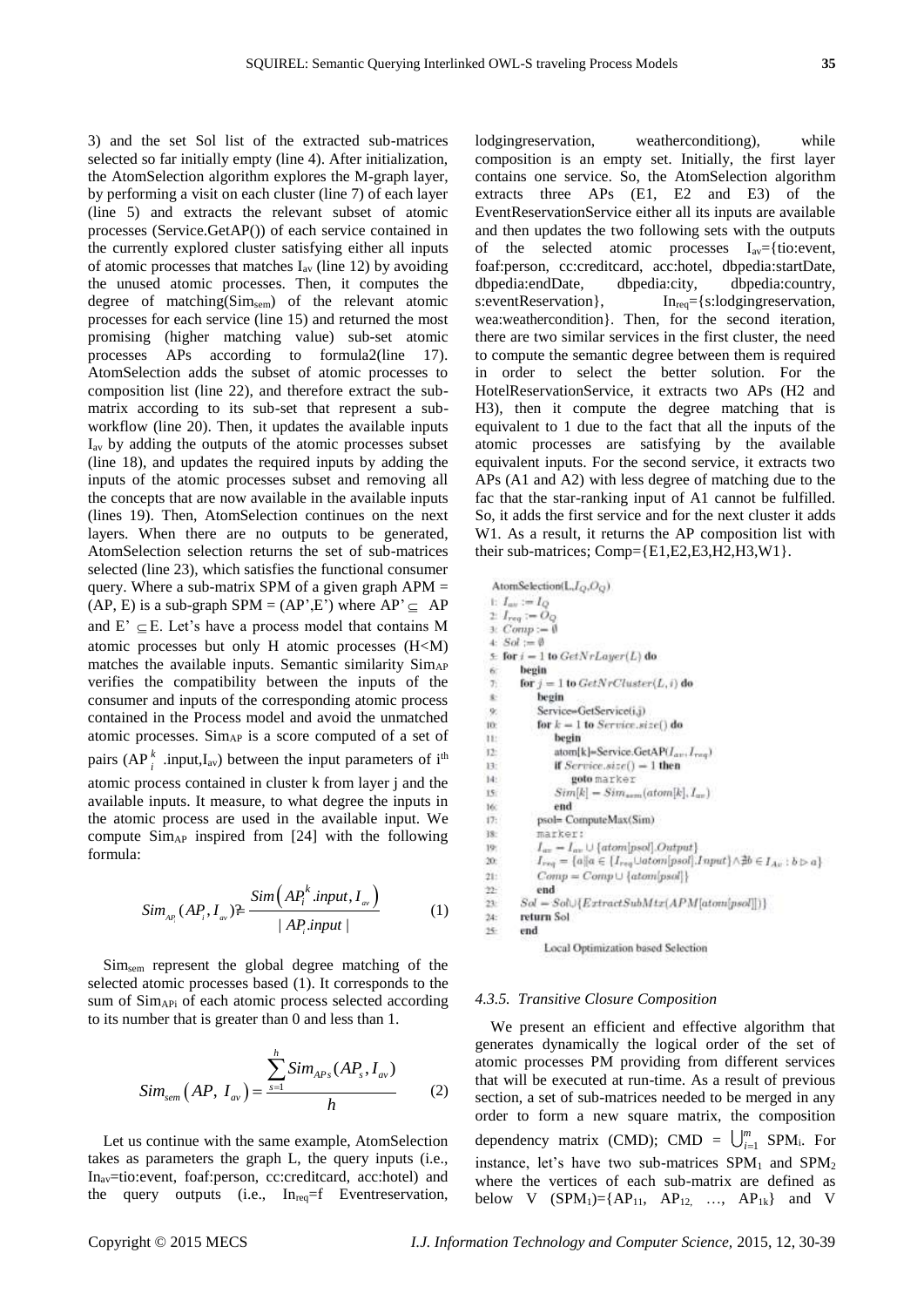$(SPM_2) = {AP_{21}, AP_{22}, \ldots, AP_{2n}}$ . The new matrix CMD generated merges SPM<sup>1</sup> and SPM<sup>2</sup> where: V  $(CMD) = {AP<sub>11</sub>, AP<sub>12</sub>, ...AP<sub>1k</sub>, AP<sub>21</sub>, ..., AP<sub>2n</sub>}.$  Then, the CMD is updated by adding the founded intra-PM dependencies between the APs. The full automatic construction of the new composite service results from the transitive closure of CMD, CDM<sup>+</sup> = CDM<sup>-1</sup> + CDM<sup>2</sup>  $+...+$  CDM<sup>N</sup>, where CMD<sup>N</sup> is the matrix obtained by multiplying CDM with itself (N) times.

$$
CMD = \begin{pmatrix} SPM_1 & 0 \\ 0 & SPM_2 \end{pmatrix}
$$

CDM<sup>+</sup> is a matrix with the same set of vertices and an edge between two vertices with path of maximum length of (N-1). Since a path of length between two vertices AP<sup>i</sup> and  $AP_i$  exists for every vertex  $AP_k$  such that  $(AP_i, AP_k)$ and  $(AP_k, AP_j)$  are edges in E. Using the transitive closure matrix returns a deterministic result regardless the order of the merged sub-matrices. To compute faster the matrix multiplication, we use Strassen's algorithm [25] that runs in an asymptotic runtime of  $\theta$  (n<sup>log 7</sup>) or  $\approx \theta$  $(n^{2:81})$ , making it asymptotically faster than traditional matrix multiplication, with run-time  $\theta(n^3)$ . The result of matrix transitive closure contains a set of paths between nodes that define the required level of connectivity of each atomic service in the new composite process with nonzero entries on its diagonal by ranking for larger values of each column in the CDM. It generates M-layer graph where the smallest number denotes to the departures nodes, and gradually locates each AP in the work-flow until the final nodes such as the APs present in the same level are executed concurrently but APs in level k should be executed before APs in level m, where m>k. As a result, a hierarchical composition graph is generated automatically.



Fig. 6. Composition dependency Matrix for the travel scenario

Figure 6 shows the dependency graph matrix for the travel scenario; once the final matrix built by merging the three sub-matrices and updating the founded interdependence between E2 and H2, E2 and W1 such as E2 provides outputs that satisfy the inputs of H2 and W1 (added in red, arrow number 1). Then, the transitive closure is applied over several iterations (arrow 2 and 3). The building of the workflow (arrow 4) refers to the levels generated by the resulting matrix, starting from the lowest to the highest value. The levels 0 (E1) and 1 (E2) contain only one atomic process respectively, then the level 2 contains three concurrent atomic processes which are the direct successors of E2, thus corresponding to a complex structure, a split process between these atomic processes (H2, E3, W1). Finally, H3 is only a successor to H2 in the level 3. When a service is lost or fail in the new generated composite, another workflow can be generated if necessary by substituting with another service PM contained in the same PM cluster. It is necessary to update the composition dependency matrix.

#### V. EVALUATION AND DISCUSSIONS

In order to evaluate the performance and the accuracy of the SQUIREL composition results, we created a collection (due to the unavailability of a benchmark) of OWL-S SWSs (process models) by combining and reusing existing semantic web services developed in (1) OWLS-TC 4.0 benchmark that contains 164 travel services describing a simpler composite process and none a complex one but their semantic functionalities refer to different tourism ontologies (2) Brogi<sup>'10</sup> collection which lists only 15 OWL-S SWSs (3) The geolocation Jena Geography Dataset (JGD) describes 203 services available at  $11$ . In our experiments, a set of 110 semantic Web services are managed and annotated according to the OWL-S [8] specification where some of them contain a simple composite process and others share the same functionality parameters but expressed using different ontologies. For instance, we can create a new one that allow the consumer to choose between a set of atomic processes that produces the same outputs but provided different inputs. So, we group them by using a choice control construct. Our algorithm was implemented using JavaTM JDK 1.7 and experiments were run under windows 7 PC with 64-bit operating system on a PC with an Intel Core 2 Duo E6550 at 2.33GHz and 4.00 GB of RAM. The XAMPP package was installed to create the localhost for deploying the collection of OWL-S SWSs and schema-based alignment expressed using Turtlebased syntax. In our implementation, we use CPSPARQL engine<sup>12</sup> that pre-select the OWL-S SWSs. Jena and ARQ to rewrite the query and Strassen algorithms to reduce the complexity of the transitive closure. The testing was conducted on the same machine via the CPSPARQL endpoint. The quality of the solutions is based on the best selected atomic processes children for each process model contained in a specific cluster from each layer. Our algorithm runs over several experimental sets of semantic web services such as the number of services vary from n  $=4$  to 110 containing a set of atomic processes with different input and output parameters. For each run, semantic queries are generated from a randomly selected

<sup>10</sup>http://www.di.unipi.it/˜brogi/projects/owls2pnml/owls-

repository/index.html

<sup>11</sup>http://iserve.kmi.open.ac.uk/datasets/

<sup>12</sup> http://exmo.inrialpes.fr/software/psparql/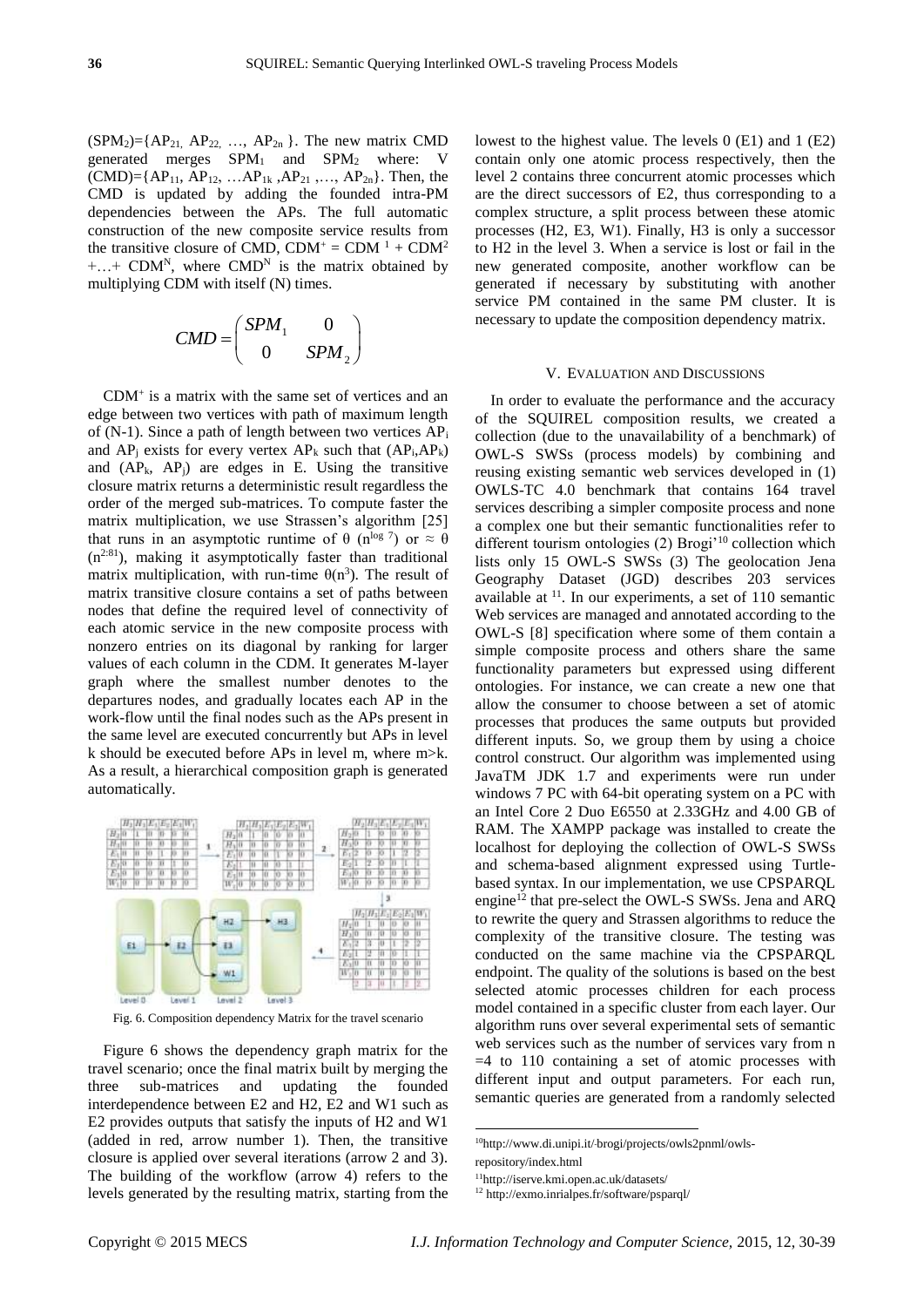I/O parameter enabling SQUIREL to generate a distinct set of services for every simulation, we run our engine several times using the same set of services and calculated the average time. The figure 7 (the left one) shows the needed computation time for finding the optimal solution in nano-seconds. It shows a great performance as in all cases the best solution was found depending on the atomic processes children selected according to the number of inputs/outputs described in the query.



Fig. 7. Discovery-based composition

Moreover, the discovery time search (in blue) is much longer than the composition process. It enables us to explain that the computation time is not only based on the number of services but also based on the number of intra-PM dependencies when necessary. As the number of semantic web services increase, the composition solution time also grows due to the large number of equivalent combinations of services (PM clusters) that can be generated in each step. The Qsome filter finds all possible solutions with acyclic dependencies but only one solution is taken into account using an optimal algorithm. So, deleting nodes from the M-layer graph is not a simple operation. Moreover, the run-time performance does not include the construction time of the new composite service. This task is left as a future work. The resulting composite service correctness is verified manually in terms of the correctness of the execution order. Additionally, the composition process (in red) shows a great performance by using Strassen algorithm multiplication that reduces the average time response. However, discovery time search can still be reduced by decomposing the relaxed query and suggest parallelism computation for successive matrix multiplication. The figure 8 (the right one) shows the number of the interintra atomic processes dependency versus the number of services that was necessary to generate the optimal composition solution and performed using local optimization technique that meets fine-grained the initial request with no human intervention. It shows that the maximum length of a single workflow could contain 40

atomic processes.



Fig. 8. Number of the inter-intra atomic processes

## VI. RELATED WORK

There are several works related [26,27,28,29,30] to the automated OWL-S Service Composition using AIplanning that translates the OWL-S process models to planning domain and the query service to a planning problem where the initial state that corresponds to the required inputs and the achieved goals that reflect the desired outputs. The both entries are submitted to a specific planner who creates a plan solution that contains a set of ordered actions that is converted to a composite service executed by OWL-S API. Other approaches [31, 32, 33, 34] treat the problem of composition as a dependency graph (tree) of services and applied a metaheuristic search algorithm in order to extract the optimal composition scenario but none of them improve the performance in front of large amounts of services due to the redundant services. For that, [35,36] adds a set of dynamic optimization techniques over the A search algorithm. However, they treat the composition problem on simple composite processes and none on a complex process. However, very few approaches treat the problem on complex process model. We list [37] that employ an offline pre-computing semantic matching cross different ontologies to determine the dependencies within/among atomic services as well as the relationships among concept ontologies for constructing a hypergraph. A search recursive algorithm is used to analyze this hypergraph in order to discover the sets of services that are candidate to be composed given a client request. Nevertheless, this approach was tested on a small repository (ten services) and start from a predefined workflow. Another approach [38, 39] develops an algorithm that matches an I/O user query to each leaf node (atomic service) by traversing the whole processmodel through its root. If a match is found, it is added to a temporary List since it does not exist on it. If it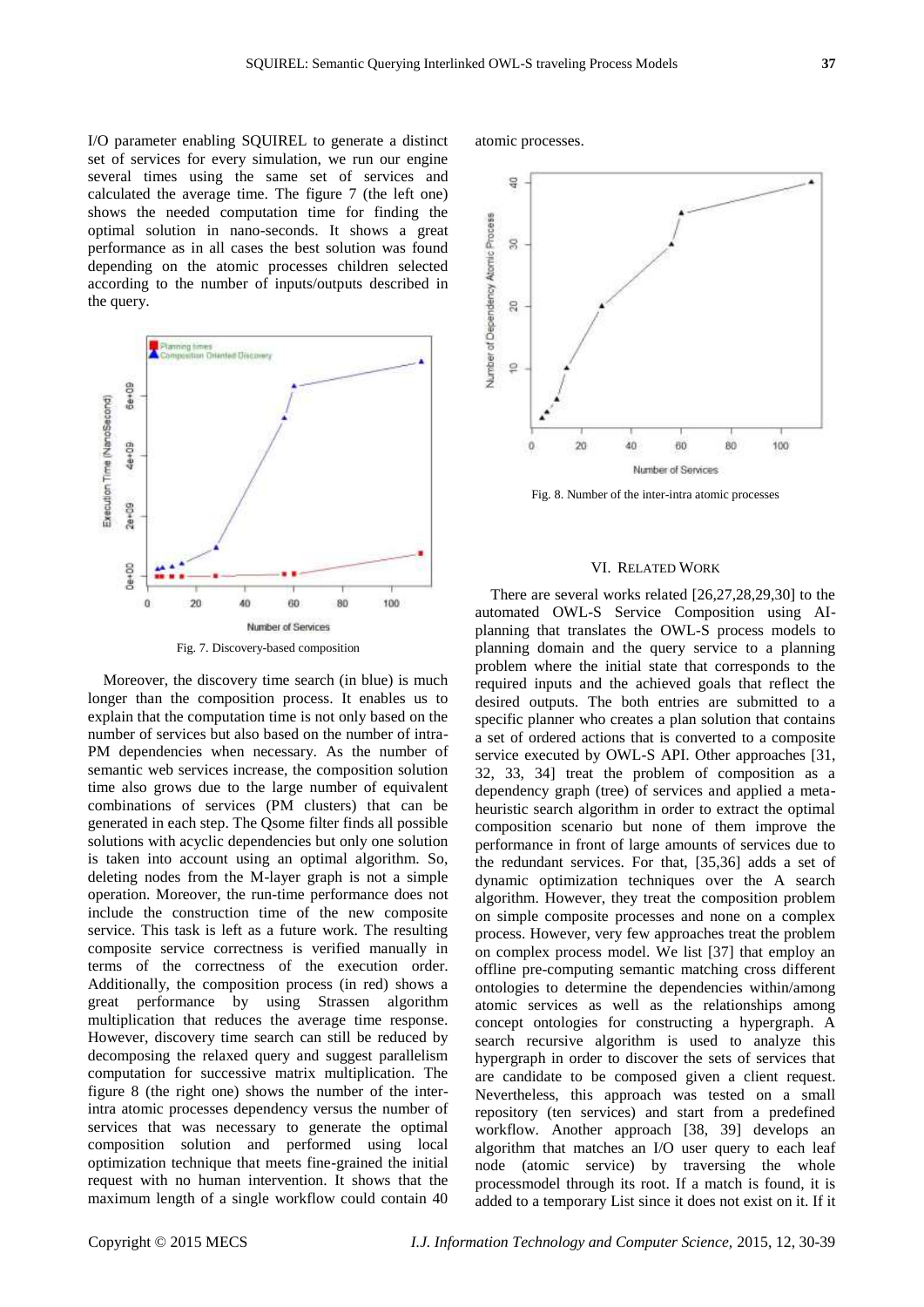required other inputs, it checks the next service to find other atomic processes. Finally, it returns the ordered list of atomic processes that produce the output user expected. However, it takes much time to parses the whole process models. Our composition method does not start from a predefined workflow but from the consumer query and provide a quick access to SWSs that increase the probability of finding potential SWS using SPARQL Query language.

#### VII. CONCLUSION

In this paper, we have proposed an original method for finding the optimal atomic process composition solution using SPARQL-inspired relaxation approach to improve the dynamic SWSs pre-selection without considering the entire search space. After that, it uses namely an M-layer graph so as to store the set of services as cluster of services plus the schema-based alignment metrics resulting from Linked e-Tourism Data. Therefore, in order to incrementally find the better solution, it employs a local optimization on this generated graph by considering the semantic quality of the atomic processes of each service in a cluster that's avoiding the local optimum stagnancy problem. Additionally, the proposed approach known as SQUIREL Composition Engine obtains promising results for creating dynamic packaging product but as future work, we intend to test it on more larger and complex set of process models (SWSs) by Parallelizing the computations matrix to better speed up the process of automatic composition.

#### **REFERENCES**

- [1] Reyhan A. Ayazlar, "Dynamic packaging applications in travel agencies," Procedia - Social and Behavioral Sciences, vol. 131, no. 0, pp. 326 – 331, 2014, 3rd World Conference on Educational Technology Re searches 2013, WCETR 2013, 7-9 November 2013, Antalya, Turkey.
- [2] Jorge Cardoso and Carola Schauer, "A framework for assessing strategies and technologies for dynamic packaging applications in e-tourism," Journal of Information Technology and Tourism, vol. 9, no. 1, 2006.
- [3] Jorge Cardoso, "Combining the semantic web with dynamic packaging systems," in Proceedings of the 5th WSEAS International Conference on Artificial Intelligence, Knowledge Engineering and Data Bases, Stevens Point, Wisconsin, USA, 2006, AIKED'06, pp. 133–138, World Scientific and Engineering Academy and Society (WSEAS).
- [4] Sonia Bilbao, Adelaida Lejarazu, and Jess Herrero, "Dynamic packaging semantic platform for tourism intermediaries," in Information and Communication Technologies in Tourism 2010, Ulrike Gretzel, Rob Law, and Matthias Fuchs, Eds., pp. 617–628. Springer Vienna, 2010.
- [5] Marta Sabou, Irem Arsal, and Adrian M. P. Brasoveanu, "Tourmislod: A tourism linked data set.," Semantic Web, vol. 4, no. 3, pp. 271–276, 2013.
- [6] Clara Bacciu, Angelica Lo Duca, andrea Marchetti, and Maurizio Tesconi, "Accommodations in tuscany as linked data," in Proceedings of the Ninth International Conference on Language Resources and Evaluation

(LREC'14), Nicoletta Calzolari (Conference Chair), Khalid Choukri, Thierry Declerck, Hrafn Loftsson, Bente Maegaard, Joseph Mariani, Asuncion Moreno, Jan Odijk, and Stelios Piperidis, Eds., Reykjavik, Iceland, may 2014, European Language Resources Association (ELRA).

- [7] Stefano Cresci, Andrea D'Errico, Davide Gazze, Angelica Lo Duca, Andrea Marchetti, and Maurizio Tesconi, "Towards a dbpedia of tourism: the case of tourpedia," in Proceedings of the ISWC 2014 Posters & Demonstrations Track a track within the 13th International Semantic Web Conference, ISWC 2014, Riva del Garda, Italy, October 21, 2014., Matthew Horridge, Marco Rospocher, and Jacco van Ossenbruggen, Eds. 2014, vol. 1272 of CEUR Workshop Proceedings, pp. 129– 132, CEUR-WS.org.
- [8] Mark Burstein, Jerry Hobbs, Ora Lassila, Drew Mcdermott, Sheila Mcilraith, Srini Narayanan, Massimo Paolucci, Bijan Parsia, Terry Payne, Evren Sirin, Naveen Srinivasan, and Katia Sycara, "Owl-s: Semantic markup for web services," Website, November 2004.
- [9] Samur Araujo, Jan Hidders, Daniel Schwabe, and Arjen P. de Vries, "SERIMI - resource description similarity, RDF instance matching and interlinking," CoRR, vol. abs/1107.1104, 2011.
- [10] Tim Berners-Lee, James Hendler, and Ora Lassila, "The semantic web," Scientific American, vol. 284, no. 5, pp. 34–43, May 2001.
- [11] Patrick Hayes, "RDF Semantics," W3C Recommendation, 2004.
- [12] Deborah L. McGuinness and Frank van Harmelen, "Owl web ontology language," 2004, http://www.w3.org/2004/OWL/.
- [13] Eric Prud'hommeaux and Andy Seaborne, "Sparql query language for rdf," Latest version available as http://www.w3.org/TR/rdf-sparql-query/, January 2008.
- [14] Marcelo Arenas and Jorge Perez, "Querying semantic web data with sparql," in Proceedings of the Thirtieth ACM SIGMOD-SIGACT-SIGART Symposium on Principles of Database Systems, New York, NY, USA, 2011, PODS '11, pp. 305–316, ACM.
- [15] Faisal Alkhateeb, Jean-François Baget, and Jerome Euzenat, "Extending SPARQL with regular expression patterns (for querying RDF)," J. Web Sem., vol. 7, no. 2, pp. 57–73, 2009.
- [16] Ruben Verborgh, Miel Vander Sande, Pieter Colpaert, Sam Coppens, Erik Mannens, and Rik Van de Walle, "Web-scale querying through Linked Data Fragments," in Proceedings of the 7th Workshop on Linked Data on the Web, Apr. 2014.
- [17] Jos Mara Garca, David Ruiz, and Antonio Ruiz-Corts, "Improving semantic web services discovery using sparqlbased repository filtering," Web Semantics: Science, Services and Agents on the World Wide Web, vol. 17, no. 0, 2012.
- [18] Christian Bizer, Tom Heath, and Tim Berners-Lee, "Linked data - the story so far," International Journal on Semantic Web and Information Systems (IJSWIS), 2009.
- [19] Tom Heath and Christian Bizer, Linked Data: Evolving the Web into a Global Data Space, 2011.
- [20] Anja Jentzsch, Robert Isele, and Chris Bizer, "Silkgenerating rdf links while publishing or consuming linked data," in 9th International Semantic Web Conference (ISWC2010), November 2010.
- [21] Ghislain Atemezing and Raphael¨ Troncy, "Comparing vocabularies for representing geographical features and their geometry," in ISWC 2012, 11th International Semantic Web Conference, Terra Cognita Workshop, Volume 901, November 11-15, 2012, Boston, USA,